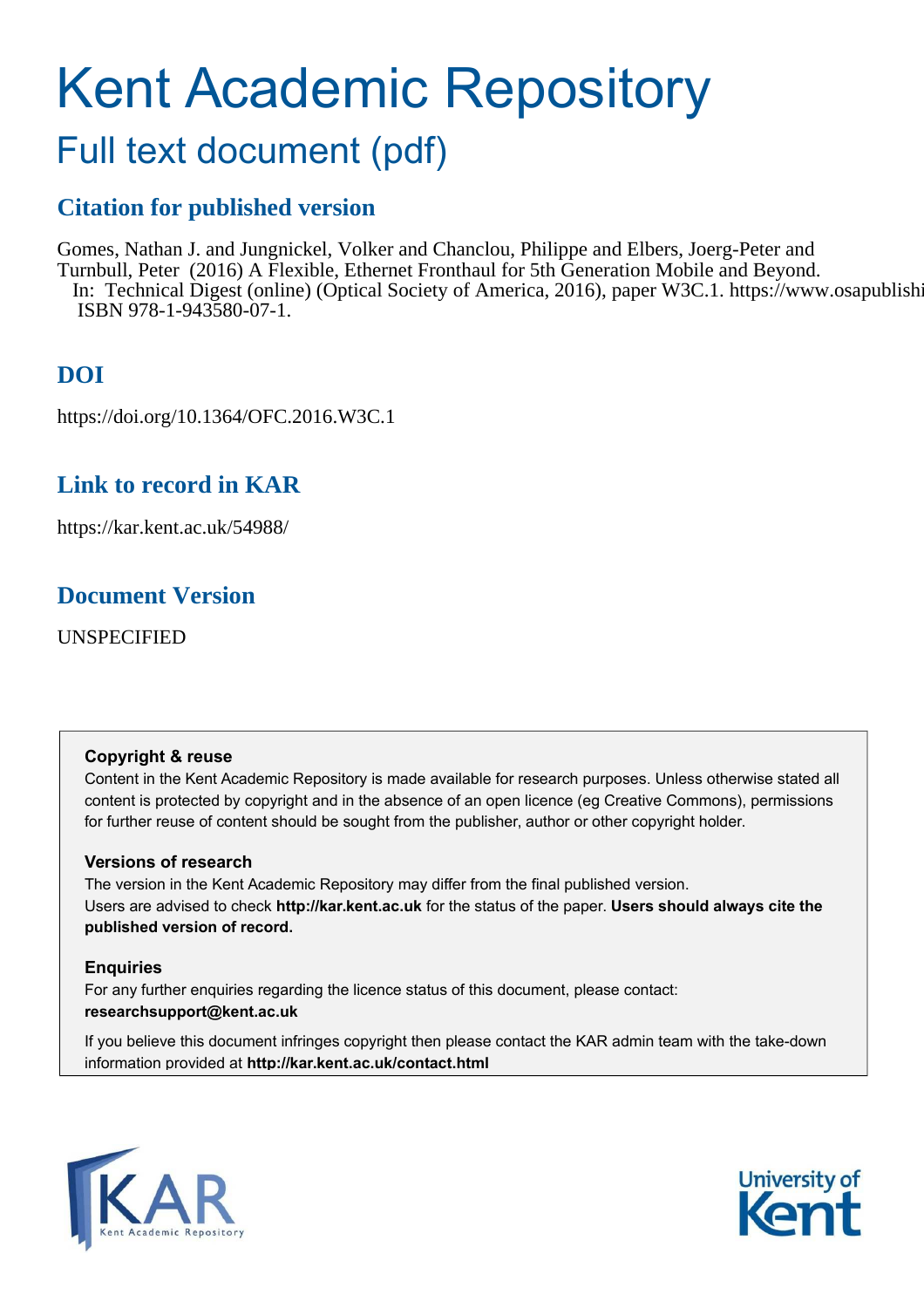# **A Flexible, Ethernet Fronthaul for 5th Generation Mobile and Beyond**

**Nathan J. Gomes<sup>1</sup> , Volker Jungnickel<sup>2</sup> , Philippe Chanclou<sup>3</sup> , Joerg-Peter Elbers<sup>4</sup> and Peter Turnbull<sup>4</sup>**

*1: Communications Research Group, University of Kent, Canterbury, Kent, CT2 7NT, United Kingdom 2: Fraunhofer HHI, Germany, 3: Orange Labs, France, 4: ADVA Optical Networking, Germany/UK N.J.Gomes@kent.ac.uk* 

**Abstract:** Using Ethernet in the fronthaul can deliver the statistical multiplexing gains offered by the new functional splits proposed for the radio access network, but latency and delay variations are challenges that must be overcome.

**OCIS codes:** (060.2330) Fiber optics communications; (060.4250) Networks

#### **1. Introduction**

It is now accepted that the Centralized, Coordinated or Cloud Radio Access Network (C-RAN) will be an essential component of 5th Generation (5G) mobile networks [1, 2] with or without virtualization features. However, it has also become apparent that current fronthaul technology, used in the interconnection of the centralized base stations with the distributed radio units (DRUs), is being challenged to fit the requirements envisaged for 5G, with its wider bandwidths and use of advanced multiple antenna techniques [3]. In order to reduce data rates, alternative splits in the baseband signal processing functionality that resides centrally and that which is placed in the DRUs have been proposed [4-7]. The principal idea is to avoid the transport of (over-)sampled In-phase and Quadrature (IQ) waveforms over the fronthaul and to move all or part of the waveform generation and detection to the DRUs.

Current fronthaul solution are partly proprietary and specific to requirements of the used hardware. From this perspective, the use of Ethernet, as a ubiquitous technology, is an advantage [5]; it can permit convergence of the fronthaul interface with that of existing or new Ethernet fixed access networks. The access Ethernet infrastructure already provides a set of useful features, such as standardized Operations, Administration and Maintenance (OAM) and the provision of physical network resources that are virtualized and can be shared among multiple service providers. The mapping of current fronthaul solutions into Ethernet packets is considered as a first step to permit convergence [8]. More significant benefits are possible with new functional splits, however, as the data is no longer continuous samples, but, depending on the split, may be of variable rate and open to statistical multiplexing gains.

There are, however, challenges in using Ethernet in the fronthaul [5]. The current fronthaul solutions are based on fully synchronous, time-division multiplexed transport of continuous waveform samples which has minimum impact on delay and delay variation of the samples as the radio waveforms are reconstructed at the DRUs. With Ethernet transport, even if we deal with sampled waveforms, these will be placed in (typically) variable length packets which may experience variable packet delay variation over a switched Ethernet infrastructure, especially if these packets share a converged access infrastructure with other types of traffic. Retiming is obviously necessary. The effects and requirements on Ethernet equipment and architecture may be different for different functional splits, but delay variation will still be significant in the construction of radio frames at the DRUs.

In this paper, we provide an overview of different functional split opportunities and a resulting, generalized and converged 5G network architecture using the new fronthaul. Then, we examine the requirements for the transport in terms of bit-rate reductions, latency and delay variations. Finally, we examine the prospects for traffic control and possible orchestration of network functions to optimize the performance of the network.

#### **2. The new, virtualized Radio Access Network architecture**

Fig.1 shows the functional split options that have been identified at Layer 1 (the Physical layer) of an LTE-based RAN. Split options within Layers 2 and 3 are also possible. At these higher layers, and certainly at Layer 3, Internet Protocol connections mean that any distributed unit effectively becomes a small base station in itself. Greater centralization of functions and potential for cooperation and virtualization is offered by split points towards the right of Fig. 1. Moving from the right in Fig.1, where the current fronthaul split point, based on sampled waveform transport using protocols such as the Common Public Radio Interface (CPRI), is shown, an immediate bit-rate reduction is offered by Split point 1, which, in the downlink, transports symbols before modulation onto the OFDM subcarriers in the IFFT process. The bit-rate required, however, is constant as all used subcarriers require symbol modulation. Split 2 includes resource mapping at the DRU, which means that unused resource blocks are not transported. From here and increasingly as the split point is moved to the left, statistical multiplexing gains become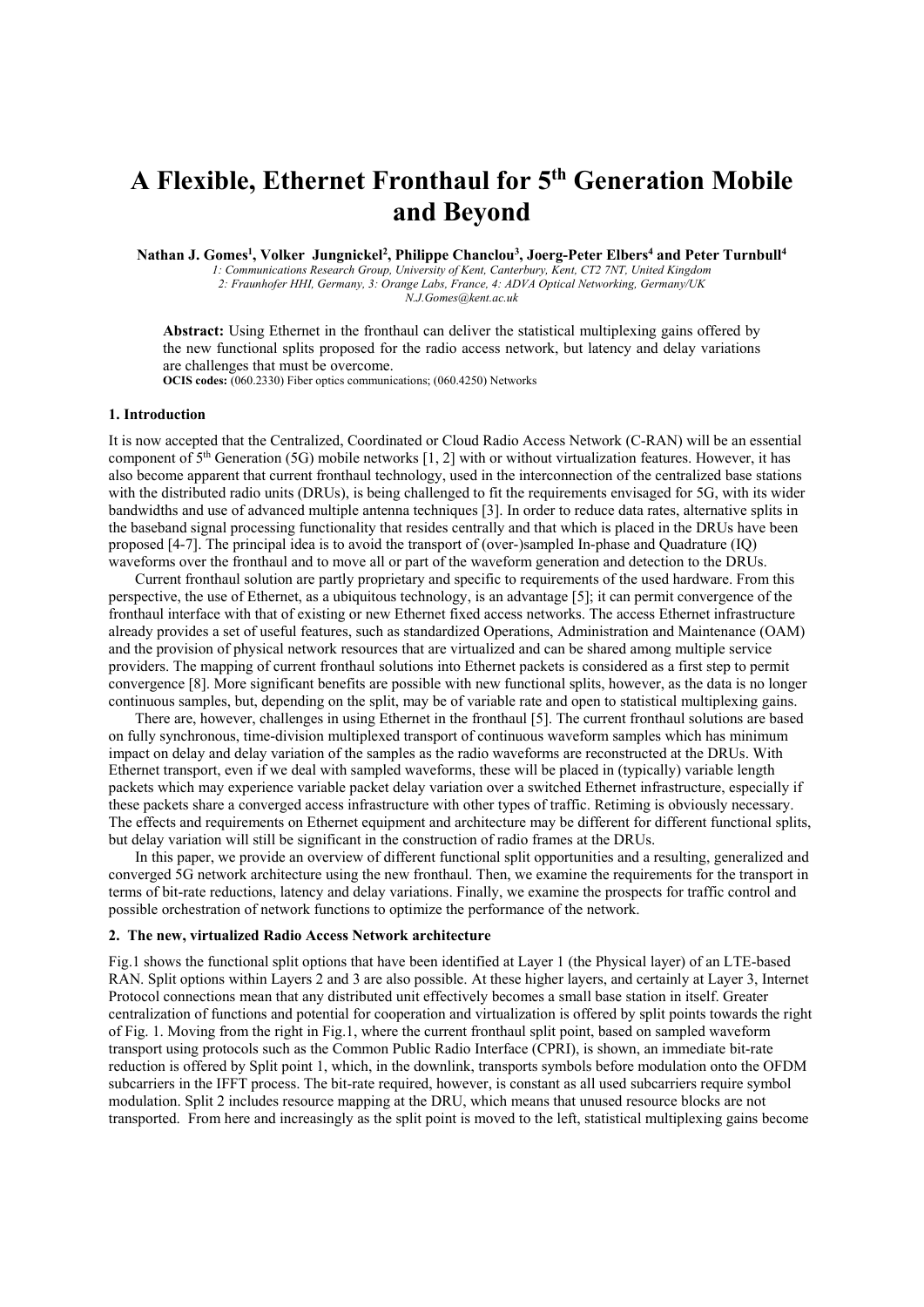significant. Split 3 places the layer mapper at the DRU with precoding of multi-antenna streams carried out there. This reduces the data rate as users are typically served with variable numbers of streams in parallel, depending on the multiple-input multiple-output (MIMO) channel and the opportunities for multiuser MIMO and coordinated multi-point (CoMP). In the uplink, bit-rate reduction may be less significant, and the split point may be different even on a per-user basis, depending on the selected MIMO/CoMP mode for users scheduled on the same radio resource (e.g., soft-bits for better decisions on multi-antenna streams or samples in the frequency-domain for joint detection in CoMP, might be transported). Split 4 places the remaining physical layer functions in the DRU, reducing the bit-rate as FEC bits are not carried but increasing the DRU complexity.



Fig.1 Functional split point options in LTE-like system (downlink example, PHY layer options only, shown)

Fig. 2 shows a generalized switched Ethernet access network that can be used to transport the mobile fronthaul traffic to different types of DRUs from a virtualized base station pool, with different and variable sets of functions implemented there and in the radio units. Some functions may also be distributed into the aggregator units nearer the radio unit sites. The switched Ethernet network can carry in parallel Layer 3 IP network traffic to small base stations and to the mobile network backhaul. Finally, it can also be used to transport fixed access network traffic.



Fig. 2 An X-haul network. Transport can be up to layer 3 (as with micro-base station control) and convergence with fixed access is possible.

### **3. Fronthaul requirements**

As discussed in the previous section, bit-rate requirements reduce as we place more functions in the DRUs, but this opposes the desire for centralization that can lead to benefits in joint processing and sharing of centralized resources. Example calculations have been provided e.g. in [6, 7]. Bit-rate reductions are insignificant when comparing the split points 3 and 4 dealing with user flows; these split points typically require several times lower data rates than split points 1 and 2 dealing with antenna flows [7]. The reduction for these compared to the sampled IQ transport is around one order of magnitude, considering peak traffic rates. It is estimated that signals requiring 10 Gb/s links for CPRI type transport, could use less than 500 Mb/s (and as little as around 100 Mb/s) depending on the split point. Looking forward to requirements for sectors, multiple antenna streams and the envisaged user bit-rates for 5G, it is